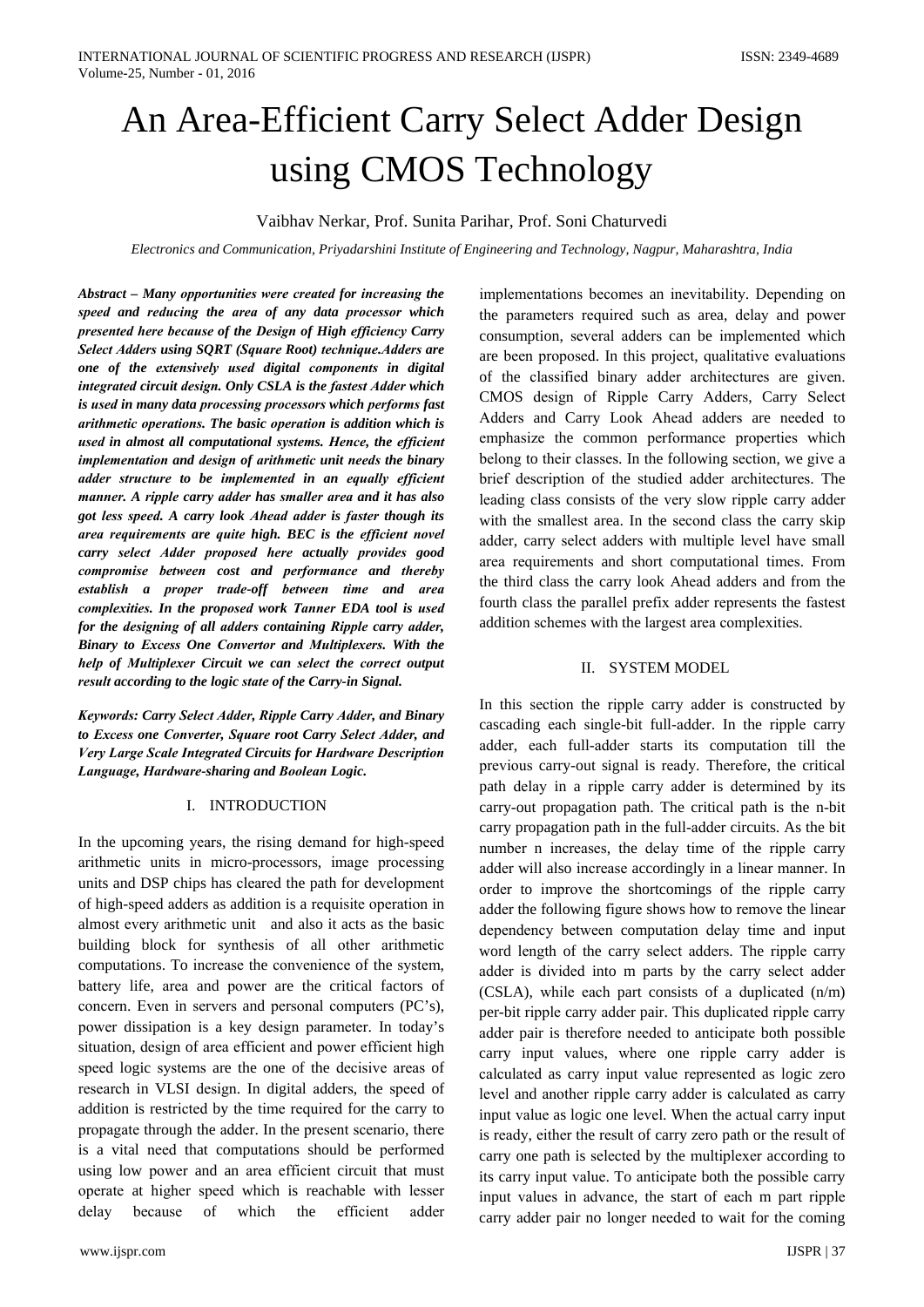of previous carry input. As a result, each m part ripple carry adder pair in the carry select adder can compute in parallel. In this way, the critical path of n bit adder can be reduced significantly.



Fig. 2.1 The n-Bit Carry Ripple Adder Constructed By N Set Single Bit Full-Adder

#### **III. PREVIOUS WORK**

In the previous article related to low power  $\&$  an area efficient CSLA published some new parallel FIR filter structures were represented which were beneficial to the symmetric convolutions where there were multiple number of taps for example 2 or 3. Here the conventional n-bit ripple carry adder design shows how the critical path is n-bit  $\&$  the carry propagation path plus the one summation generation stage. Alternatively, the critical path is (n/m)-bit carry propagation path plus m stage multiplexer with one summation generated stage in the nbit which is the carry select adder. Since m is much smaller than n and the delay in the multiplexer circuit is smaller than that in the full adder, the computation delay in the carry select adder is much shorter than that in the ripple carry adder. However, while implementing the adder with duplicated carry generation circuit it costs almost twice as compared to hardware and two times power consumption as compared with the ripple carry adder circuit.

Therefore this paper has proposed an area-efficient carry select adder by sharing the common Boolean logic term to remove the duplicated adder cells in the conventional carry select adder. In this way, it was shown here that we can save many transistor counts and achieve a low Power Dissipation as compared with the conventional carry select Adder, the speed is a little slower since the parallel path in our design is shorter. However, we can achieve lower area, lower power consumption, and low Power Dissipation. As compared with the ripple carry adder, the speed can be faster because some of the parallel architecture in the conventional carry select adder is retained. The delay time in our proposed adder design is also proportional to the bit number n however; the delay time of multiplexer is shorter than that of full adder circuit.

Consequently, our area efficient adder can perform with nearly the same transistor counts, nearly to the same power consumption, but with faster speed and lower Power Dissipation as compared with the ripple carry adders.

### IV. PROPOSED METHODOLOGY

In this section all the arithmetic operations such as addition, subtraction, multiplication, and division are the basic operations which are to be implemented in digital computers using basic logic gates for example. AND, OR, NOT, NOR, NAND, EX-OR, EX-NOR etc. Among all the arithmetic operations if we can implement addition then it is easy to perform multiplication, subtraction and division .Half Adders can be used to add two one bit binary numbers. It is also possible to create a logical circuit using multiple full adders to add N-bit binary numbers. Each full adder inputs Carry input which is the Carry output of the previous adder. This kind of adder is a Ripple Carry Adder, since each carry bit "ripples" to the next full adder. The first full adder may be replaced by a half adder. The block diagram of 16-bit Ripple Carry Adder is shown here belowauthor need mention his to simulation/experimental research model with neat block diagrams and flow charts.



Fig 4: - Regular 16 bit Carry Select Adder using RCA

Delay and Area Evaluation methodology of CSLA, using ripple carry adder and CSLA using BEC-1 is as shown in the following table given below. In 16-bit CSA the area is increased as compared to regular CSLA and modified CSLA modified CSLA. In 16-bit SORT CSLA moderate area is required as compared to CSA and CSLA using RCA. Delay is reduced by using 16bit SQRT CSLA as compared to 16-bit CSLA using RCA .The n 16-bit SQRT CSLA moderate area is required as compared to CSA and CSLA using RCA. Delay is reduced by using 16-bit SQRT CSLA as compared to 16-bit CSLA using RCA